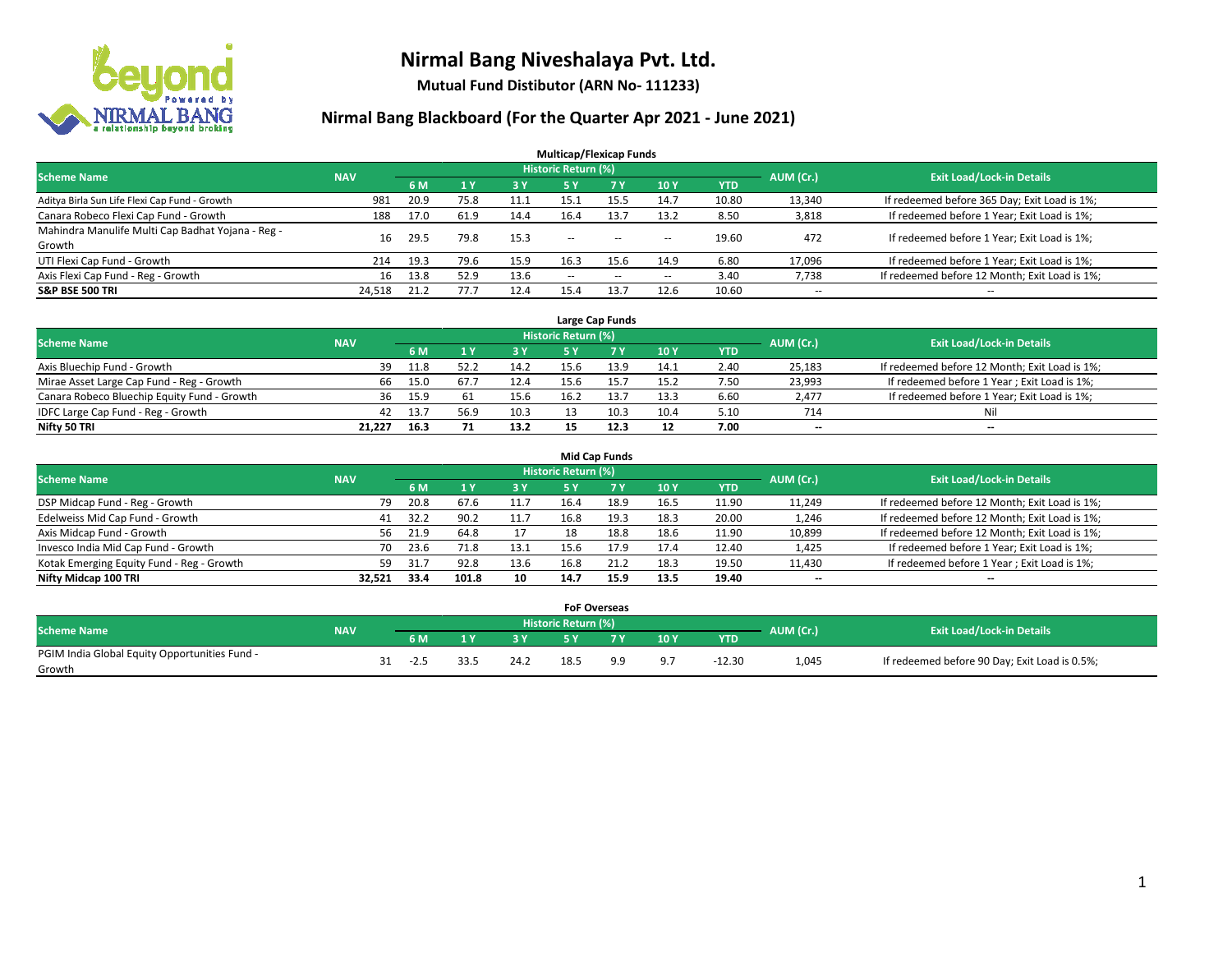

**Mutual Fund Distibutor (ARN No- 111233)**

|                                                  |            |      |      |      |                            | Large & Midcap |      |            |           |                                              |
|--------------------------------------------------|------------|------|------|------|----------------------------|----------------|------|------------|-----------|----------------------------------------------|
| <b>Scheme Name</b>                               | <b>NAV</b> |      |      |      | <b>Historic Return (%)</b> |                |      |            | AUM (Cr.) | <b>Exit Load/Lock-in Details</b>             |
|                                                  |            | 6 M  |      | 3 Y  | 5 Y                        | <b>7Y</b>      | 10Y  | <b>YTD</b> |           |                                              |
| Mirae Asset Emerging Bluechip Fund - Growth      | 82         | 24.9 | 85.2 | 18.1 | 21                         | 23.7           | 22.2 | 15.70      | 16,602    | If redeemed before 1 Year; Exit Load is 1%;  |
| Canara Robeco Emerging Equities - Growth         | 132        | 19.0 | 70.9 | 12   |                            | دُ.21          | 19.2 | 9.70       | 8,381     | If redeemed before 1 Year; Exit Load is 1%;  |
| Principal Emerging Bluechip Fund - Growth        | 148        | 22.9 | 75.2 | 10.5 | 16.6                       | 19.2           | 18   | 12.30      | 2,571     | If redeemed before 365 Day; Exit Load is 1%; |
| Invesco India Growth Opportunities Fund - Growth | 44         | 16.2 | 59.1 | 9.7  | 14.2                       | 14.4           | 13.2 | 6.60       | 3,653     | If redeemed before 1 Year; Exit Load is 1%;  |
| Kotak Equity Opportunities Fund - Reg - Growth   | 166        | 20.9 | 67.9 | 13.2 | 15.5                       | 15.7           | 14.1 | 11.50      | 5,781     | If redeemed before 1 Year; Exit Load is 1%;  |
| Tata Large & Mid Cap Fund - Reg - Growth         | 280        | 19.5 | 68   | 12.9 | 13.7                       | 14.4           | 13.7 | 10.60      | 2,137     | If redeemed before 365 Day; Exit Load is 1%; |
| NIFTY Large Midcap 250 TRI                       | 10,162     | 24.7 | 83.8 | 12.6 | 16.3                       | 15.8           | 14.2 | 13.30      | --        | $- -$                                        |

| <b>Focused Funds</b>                                |            |      |       |      |                     |      |        |            |           |                                               |  |  |  |
|-----------------------------------------------------|------------|------|-------|------|---------------------|------|--------|------------|-----------|-----------------------------------------------|--|--|--|
| <b>Scheme Name</b>                                  | <b>NAV</b> |      |       |      | Historic Return (%) |      |        |            | AUM (Cr.) | <b>Exit Load/Lock-in Details</b>              |  |  |  |
|                                                     |            | 6 M  |       | 3 Y  | 5 Y                 |      | 10Y    | <b>YTD</b> |           |                                               |  |  |  |
| Axis Focused 25 Fund - Growth                       | 38         | 14.8 | 63    | 12.1 | 16.8                | 16.2 | $\sim$ | 3.20       | 15,521    | If redeemed before 12 Month; Exit Load is 1%; |  |  |  |
| ICICI Prudential Focused Equity Fund - Ret - Growth | 41         | 27.7 | -67.1 | 13.1 | 13.3                | 11.7 | 11.7   | 13.70      | 1,316     | If redeemed before 1 Year; Exit Load is 1%;   |  |  |  |
| SBI Focused Equity Fund - Growth                    | 192        | 19.1 | 59.1  | 12.1 | 15.1                | 17.5 | 17     | 9.40       | 14,767    | If redeemed before 1 Year; Exit Load is 1%;   |  |  |  |
| <b>S&amp;P BSE 500 TRI</b>                          | 24.518     | 21.2 | 77.7  | 12.4 | 15.4                | 13.7 | 12.6   | 10.60      | $- -$     | $\overline{\phantom{a}}$                      |  |  |  |

| <b>Small Cap Funds</b>             |            |      |       |                            |      |      |                          |       |           |                                               |  |  |  |  |
|------------------------------------|------------|------|-------|----------------------------|------|------|--------------------------|-------|-----------|-----------------------------------------------|--|--|--|--|
| <b>Scheme Name</b>                 | <b>NAV</b> |      |       | <b>Historic Return (%)</b> |      |      |                          |       | AUM (Cr.) | <b>Exit Load/Lock-in Details</b>              |  |  |  |  |
|                                    |            | 6 M  |       | 73 Y.                      |      |      | 10Y                      | YTD   |           |                                               |  |  |  |  |
| Axis Small Cap Fund - Reg - Growth | 48         | 31.4 | 91.4  | 19.5                       | 18.7 | 21.4 | $\overline{\phantom{a}}$ | 21.50 | 4,854     | If redeemed before 12 Month; Exit Load is 1%; |  |  |  |  |
| DSP Small Cap Fund - Reg - Growth  | 87         | 34.6 | 112.2 | 10.5                       | 14.5 | 21.8 | 19.2                     | 21.80 | 6,689     | If redeemed before 12 Month; Exit Load is 1%; |  |  |  |  |
| SBI Small Cap Fund - Growth        | 85         | 33.5 | 100.7 | 13.6                       | 20.7 | 26.6 | 22.4                     | 18.50 | 7,919     | If redeemed before 1 Year; Exit Load is 1%;   |  |  |  |  |
| Nifty Smallcap 100 TRI             | 11.027     | 45.7 | 135.1 | 4.6                        | 12.1 | 12.2 | 10.7                     | 25.40 | $- -$     | $\overline{\phantom{a}}$                      |  |  |  |  |

| ELSS Schemes (Tax Saving u/s 80-C)           |            |      |           |                                  |           |           |        |            |        |     |  |  |  |  |
|----------------------------------------------|------------|------|-----------|----------------------------------|-----------|-----------|--------|------------|--------|-----|--|--|--|--|
| <b>Scheme Name</b>                           | <b>NAV</b> |      | AUM (Cr.) | <b>Exit Load/Lock-in Details</b> |           |           |        |            |        |     |  |  |  |  |
|                                              |            | 6 M  | 1Y        | 3 Y                              | <b>5Y</b> | <b>7Y</b> | 10Y    | <b>YTD</b> |        |     |  |  |  |  |
| Aditya Birla Sun Life Tax Relief 96 - Growth | 38         | 12.3 | 48.3      | 6.3                              | 11.8      | 14.9      | 13.5   | 2.50       | 13,388 | Ni  |  |  |  |  |
| Axis Long Term Equity Fund - Growth          | 62         | 15.2 | 59.6      | 12.7                             | 15.3      | 17.1      | 17.7   | 3.80       | 28,239 | Ni  |  |  |  |  |
| Canara Robeco Equity Tax Saver Fund - Growth | 97         | 22.1 | 70.8      | 17                               | 16.9      | 15.3      | 14.3   | 11.00      | 2,044  | Ni  |  |  |  |  |
| Invesco India Tax Plan - Growth              | 69         | 18.0 | 64.2      | 11.2                             | 14.5      | 15.8      | 14.8   | 7.50       | 1,544  | Ni  |  |  |  |  |
| Mirae Asset Tax Saver Fund - Reg - Growth    | 26         | 21.8 | 85.7      | 17.1                             | 20.9      | $\sim$    | $\sim$ | 13.30      | 7,251  | Nil |  |  |  |  |
| S&P BSE 200 TRI                              | 7,851      | 19.7 | 75        | 13                               | 15.5      | 13.6      | 12.7   | 9.50       | $- -$  | $-$ |  |  |  |  |
|                                              |            |      |           |                                  |           |           |        |            |        |     |  |  |  |  |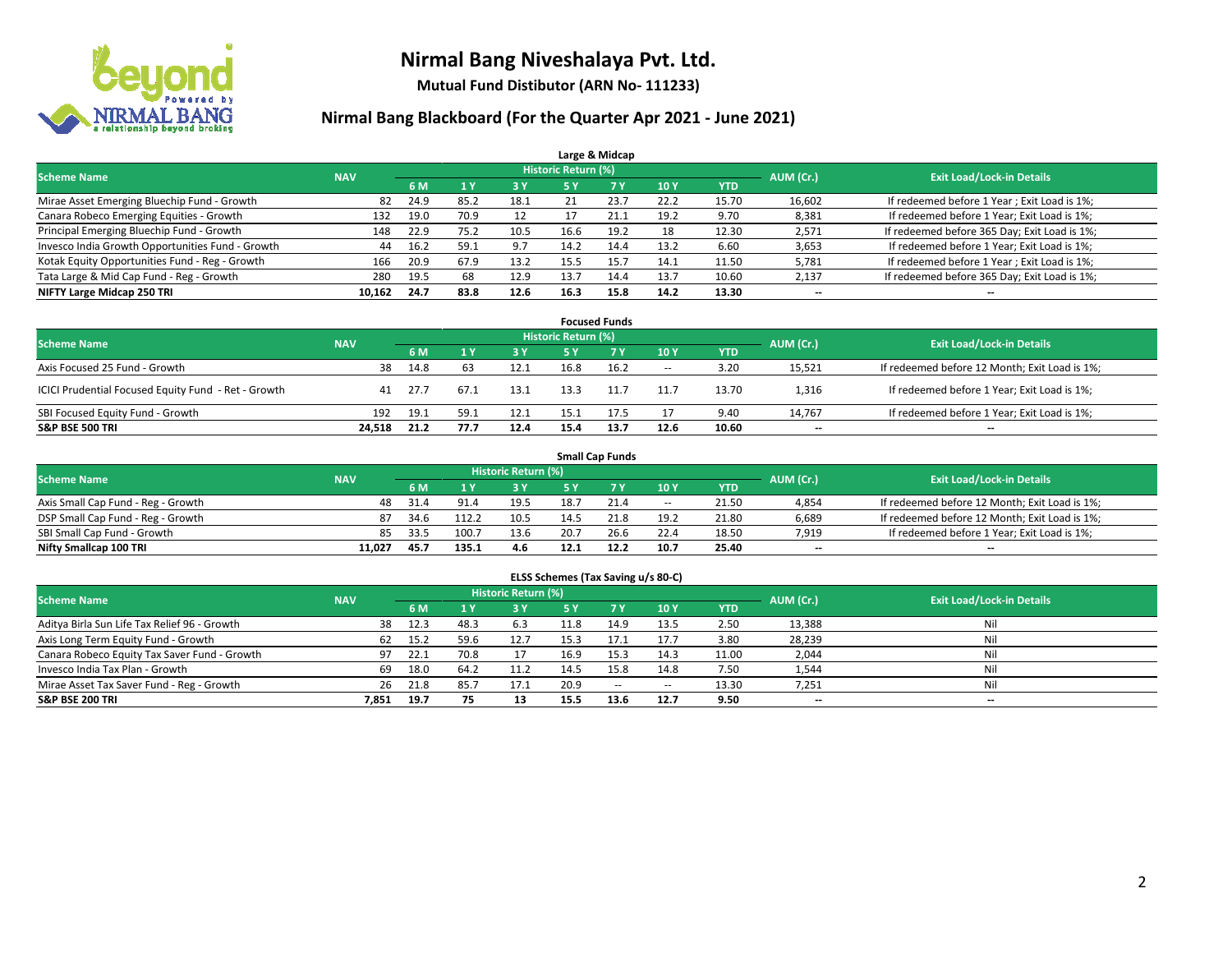

**Mutual Fund Distibutor (ARN No- 111233)**

| <b>Solution Oriented</b>                                  |            |      |      |                            |           |           |        |            |           |                                               |  |  |  |
|-----------------------------------------------------------|------------|------|------|----------------------------|-----------|-----------|--------|------------|-----------|-----------------------------------------------|--|--|--|
| <b>Scheme Name</b>                                        | <b>NAV</b> |      |      | <b>Historic Return (%)</b> |           |           |        |            | AUM (Cr.) | <b>Exit Load/Lock-in Details</b>              |  |  |  |
|                                                           |            | 6 M  | 1Y   | 3 Y                        | <b>5Y</b> | <b>7Y</b> | 10Y    | <b>YTD</b> |           |                                               |  |  |  |
| <b>HDFC Childrens Gift Fund</b>                           | 161        | 16.8 | 59.4 | 11.5                       | 13.7      | 14        | 14.2   | 9.60       | 4,352     | Nil                                           |  |  |  |
| Tata Retirement Savings Fund - Moderate Plan - Reg        | 38         | 11.0 | 44.6 | 7.8                        | 13        | 15.3      | $\sim$ | 3.80       | 1,371     | If redeemed before 61 Month; Exit Load is 1%; |  |  |  |
| Tata Retirement Savings Fund - Progressive Plan -<br>Reg  | 37         | 12.6 | 51.8 | 8                          | 14.6      | 15.2      | $\sim$ | 4.50       | 1,007     | If redeemed before 61 Month; Exit Load is 1%; |  |  |  |
| Tata Retirement Savings Fund - Reg - Conservative<br>Plan | 24         | 4.2  | 16.7 | 7.4                        | 8.8       | 9.6       | $ -$   | 1.50       | 168       | If redeemed before 61 Month; Exit Load is 1%; |  |  |  |
| <b>S&amp;P BSE 200 TRI</b>                                | 7,851      | 19.7 | 75   | 13                         | 15.5      | 13.6      | 12.7   | 9.50       | --        | --                                            |  |  |  |

|                                                    |            |      |      |                            |      | <b>Index Fund</b> |      |            |           |                                               |
|----------------------------------------------------|------------|------|------|----------------------------|------|-------------------|------|------------|-----------|-----------------------------------------------|
| <b>Scheme Name</b>                                 | <b>NAV</b> |      |      | <b>Historic Return (%)</b> |      |                   |      |            | AUM (Cr.) | <b>Exit Load/Lock-in Details</b>              |
|                                                    |            | 6 M  |      | 3 Y                        | 5 Y  | <b>77 V</b>       | 10Y  | <b>YTD</b> |           |                                               |
| HDFC Index Fund-NIFTY 50 Plan                      | 137        | 16.0 | 70.1 | 12.5                       | 14.4 | 11.8              | 11.3 | 6.80       | 2,928     | If redeemed before 3 Day; Exit Load is 0.25%; |
| ICICI Prudential Nifty Next 50 Index Fund - Growth | 32         | 21.7 | 60.8 | 7.5                        | 13.4 | 13.5              | 12.5 | 11.20      | 1,101     | Nil                                           |
| UTI Nifty Index Fund - Growth                      | 99         | 16.1 | 70.6 | 12.8                       | 14.6 | 11.9              | 11.3 | 6.90       | 3,669     | Nil                                           |
| Nifty 50 TRI                                       | 21,227     | 16.3 | 71   | 13.2                       |      | 12.3              | 12   | 7.00       | $- -$     | $\overline{\phantom{a}}$                      |

|                                       |            |      |     |                     |      | <b>Contra/Value Fund</b> |      |       |           |                                             |
|---------------------------------------|------------|------|-----|---------------------|------|--------------------------|------|-------|-----------|---------------------------------------------|
| <b>Scheme Name</b>                    | <b>NAV</b> |      |     | Historic Return (%) |      |                          |      |       | AUM (Cr.) | <b>Exit Load/Lock-in Details</b>            |
|                                       |            | 6 M  |     | 3 Y                 |      |                          | 10Y  | YTD   |           |                                             |
| Invesco India Contra Fund - Growth    | 65         | 19.5 | 69. | 11.2                | 16.2 |                          | 15.3 | 9.90  | 6,438     | If redeemed before 1 Year; Exit Load is 1%; |
| UTI Value Opportunities Fund - Growth | 85         | 19.6 |     | 12.5                | 13.6 | 11.9                     | 12.2 | 10.40 | 5,526     | If redeemed before 1 Year; Exit Load is 1%; |
| <b>S&amp;P BSE 500 TRI</b>            | 24.518     | 21.2 |     | 12.4                | 15.4 | 13.7                     | 12.6 | 10.60 | $- -$     | $\overline{\phantom{a}}$                    |

|                                                                           |            |      |                |                     |      | Sector/Thematic |      |            |           |                                               |
|---------------------------------------------------------------------------|------------|------|----------------|---------------------|------|-----------------|------|------------|-----------|-----------------------------------------------|
| <b>Scheme Name</b>                                                        | <b>NAV</b> |      |                | Historic Return (%) |      |                 |      |            | AUM (Cr.) | <b>Exit Load/Lock-in Details</b>              |
|                                                                           |            | 6 M  | 4 <sub>Y</sub> | <b>3Y</b>           | 5 Y  | 7Y              | 10Y  | <b>YTD</b> |           |                                               |
| Canara Robeco Consumer Trends Fund - Reg -<br>Growth                      | 56         | 19.5 | 61.6           | 13.9                | 17.4 | 17.3            | 15.4 | 8.60       | 561       | If redeemed before 1 Year; Exit Load is 1%;   |
| Mirae Asset Great Consumer Fund - Growth                                  | 46         | 19.2 | 63.9           | 11                  | 16.6 | 16.1            | 16.1 | 10.50      | 1,181     | If redeemed before 1 Year; Exit Load is 1%;   |
| <b>ICICI Prudential Technology Fund - Growth</b>                          | 111        | 29.3 | 128.5          | 28.2                | 21.9 | 20.7            | 20   | 12.70      | 2,042     | If redeemed before 15 Day; Exit Load is 1%;   |
| Nippon India Pharma Fund - Growth                                         | 286        | 24.8 | 61.8           | 27.3                | 16.4 | 18.7            | 17.8 | 13.00      | 4,812     | If redeemed before 1 Month; Exit Load is 1%;  |
| BNP Paribas India Consumption Fund - Reg - Growth                         | 16         | 16.1 | 53.3           | --                  |      |                 | --   | 7.70       | 692       | If redeemed before 12 Month; Exit Load is 1%; |
| ICICI Prudential Banking and Financial Services Fund -<br>Retail - Growth | 75         | 24.2 | 93.1           | 7.9                 | 16   | 15.2            | 15.6 | 14.10      | 3,989     | If redeemed before 15 Day; Exit Load is 1%;   |
| <b>S&amp;P BSE 500 TRI</b>                                                | 24,518     | 21.2 | 77.7           | 12.4                | 15.4 | 13.7            | 12.6 | 10.60      | --        | --                                            |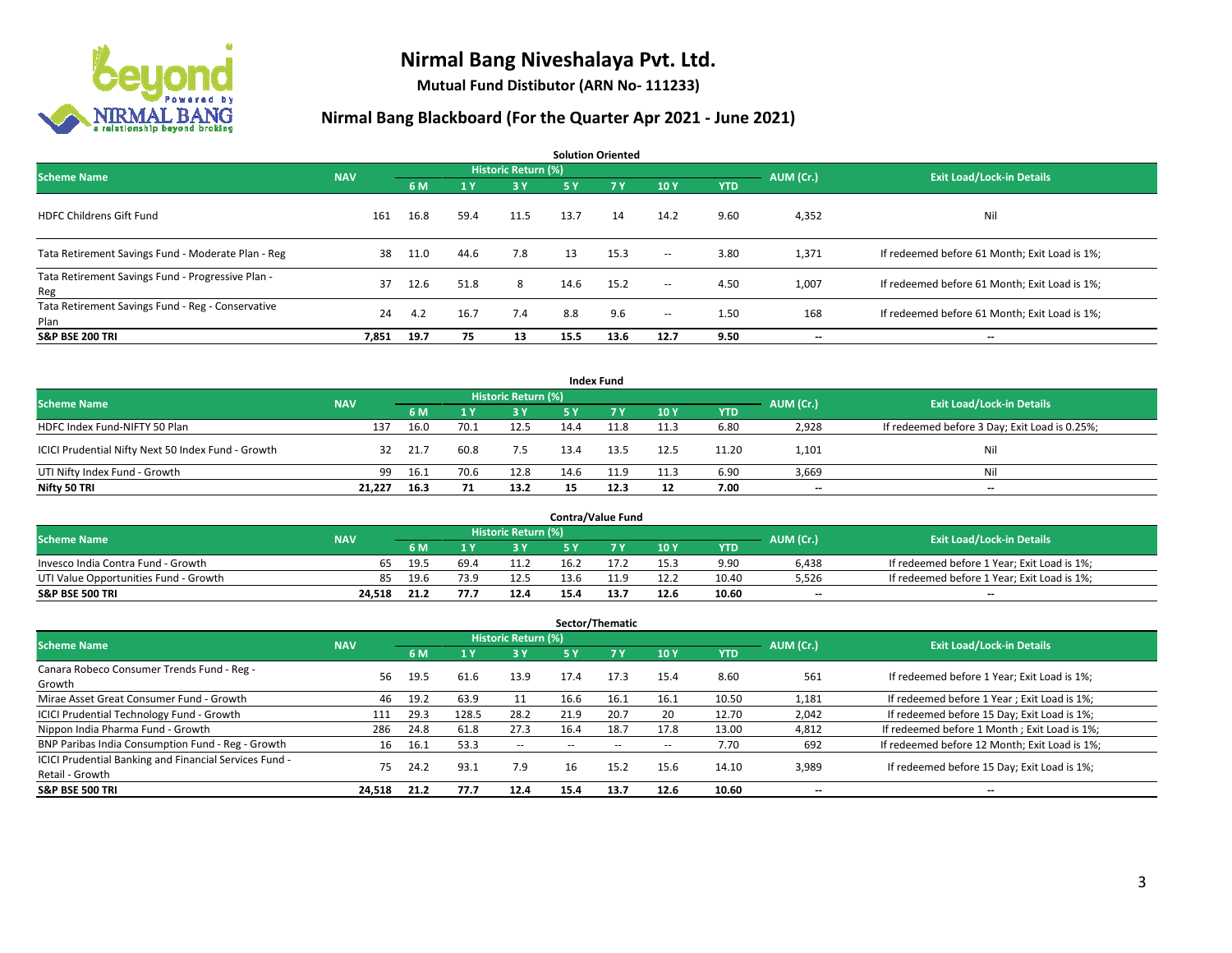

**Mutual Fund Distibutor (ARN No- 111233)**

| <b>Dynamic Asset Allocation Funds</b>                      |            |      |      |                            |      |       |       |            |           |                                               |  |  |  |
|------------------------------------------------------------|------------|------|------|----------------------------|------|-------|-------|------------|-----------|-----------------------------------------------|--|--|--|
| <b>Scheme Name</b>                                         | <b>NAV</b> |      |      | <b>Historic Return (%)</b> |      |       |       |            | AUM (Cr.) | <b>Exit Load/Lock-in Details</b>              |  |  |  |
|                                                            |            | 6 M  |      | 3 Y                        | 5 Y  | 7 Y   | 10Y   | <b>YTD</b> |           |                                               |  |  |  |
| ICICI Prudential Balanced Advantage Fund - Reg -<br>Growth | 45         | 10.6 | 43.7 | 10.4                       | 11.4 | 11.5  | 12.6  | 5.90       | 30,900    | If redeemed before 1 Year; Exit Load is 1%;   |  |  |  |
| Nippon India Balanced Advantage Fund - Growth              |            | 12.3 | 38.7 | 9.1                        | 12.1 | 11.3  |       | 6.00       | 3,310     | If redeemed before 12 Month; Exit Load is 1%; |  |  |  |
| Edelweiss Balanced Advantage Fund - Growth                 | 32         | 12.9 | 41.1 | 12.2                       | 11.9 | 11.8  | 10.9  | 6.00       | 3,564     | If redeemed before 365 Day; Exit Load is 1%;  |  |  |  |
| Kotak Balanced Advantage Fund - Reg - Growth               | 13         | 8.4  | 39.6 | $\sim$                     | --   | $- -$ | $\!-$ | 4.00       | 8,114     | If redeemed before 1 Year; Exit Load is 1%;   |  |  |  |
| NIFTY 50 Hybrid Composite Debt 65:35 Index                 | 12.969     | 11.2 | 42.5 | 12.9                       | 13.3 | 11.7  | 11.3  | 5.00       | $- -$     | --                                            |  |  |  |

| <b>Hybrid Aggressive</b>                        |            |      |       |                            |      |     |        |            |           |                                               |  |  |  |
|-------------------------------------------------|------------|------|-------|----------------------------|------|-----|--------|------------|-----------|-----------------------------------------------|--|--|--|
| <b>Scheme Name</b>                              | <b>NAV</b> |      |       | <b>Historic Return (%)</b> |      |     |        |            | AUM (Cr.) | <b>Exit Load/Lock-in Details</b>              |  |  |  |
|                                                 |            | 6 M  |       | י כ                        |      |     | 10Y    | <b>YTD</b> |           |                                               |  |  |  |
| Canara Robeco Equity Hybrid Fund - Growth       | 214        | 13.2 | 45.t. |                            |      |     | 13.5   | 6.60       | 4,982     | If redeemed before 1 Year; Exit Load is 1%;   |  |  |  |
| SBI Equity Hybrid Fund - Growth                 | 176        | 15.5 | 48    | 11.8                       | 12.8 |     | 13.5   | 7.10       | 38.141    | If redeemed before 12 Month; Exit Load is 1%; |  |  |  |
| Mirae Asset Hybrid - Equity Fund - Reg - Growth | 19         | 14.1 | 51.4  | 12.5                       | 13.9 | $-$ | $\sim$ | 7.90       | 4,803     | If redeemed before 1 Year; Exit Load is 1%;   |  |  |  |
| NIFTY 50 Hybrid Composite Debt 65:35 Index      | 12.969     | 11.2 | 42.5  | 12.9                       | 13.3 |     | 11.3   | 5.00       | $-$       | $-$                                           |  |  |  |

| Gold                                    |            |        |      |                            |     |           |       |            |                          |                                                                  |  |  |  |  |
|-----------------------------------------|------------|--------|------|----------------------------|-----|-----------|-------|------------|--------------------------|------------------------------------------------------------------|--|--|--|--|
| <b>Scheme Name</b>                      | <b>NAV</b> |        |      | <b>Historic Return (%)</b> |     |           |       |            | AUM (Cr.)                | <b>Exit Load/Lock-in Details</b>                                 |  |  |  |  |
|                                         |            | 6 M    |      | <b>3Y</b>                  | 5 Y | <b>7V</b> | 10Y   | <b>YTD</b> |                          |                                                                  |  |  |  |  |
| HDFC Gold Fund - Growth                 |            |        |      | 14.6                       | 8.6 | - 6.1     | $\!-$ | $-4.60$    | 1,150                    | If redeemed before 6 Months; Exit Load is 2%; If redeemed bet. 6 |  |  |  |  |
|                                         |            | -6.1   |      |                            |     |           |       |            |                          | Months to 12 Months; Exit Load is 1%;                            |  |  |  |  |
| Kotak Gold Fund - Reg - Growth          | 20         | -5.4   |      | 15.3                       |     |           | 6.6   | $-3.90$    | 897                      | If redeemed before 1 Year; Exit Load is 1%;                      |  |  |  |  |
| Nippon India Gold Savings Fund - Growth | 20         | $-6.2$ |      | 14.4                       | - R | 59        | 6.4   | $-4.50$    | 1,346                    | If redeemed before 15 Day; Exit Load is 1%;                      |  |  |  |  |
| <b>Prices of Gold</b>                   | 47.569     | -6.2   | 16.1 | 15.5                       | 9.8 |           |       | -4.90      | $\overline{\phantom{a}}$ | --                                                               |  |  |  |  |

| <b>Arbitrage Fund</b>                      |            |           |                                  |     |     |  |                |                          |            |        |                                                 |  |  |  |
|--------------------------------------------|------------|-----------|----------------------------------|-----|-----|--|----------------|--------------------------|------------|--------|-------------------------------------------------|--|--|--|
| <b>Scheme Name</b>                         | <b>NAV</b> | AUM (Cr.) | <b>Exit Load/Lock-in Details</b> |     |     |  |                |                          |            |        |                                                 |  |  |  |
|                                            |            |           | 4 M                              | 3 M | 6 M |  |                | 3 Y                      | <b>YTD</b> |        |                                                 |  |  |  |
| IDFC Arbitrage Fund - Reg - Growth         |            | 26        | 2.3                              | 3.6 | 3.3 |  | 1 <sup>2</sup> |                          | 3.30       | 6,825  | If redeemed before 1 Month; Exit Load is 0.25%; |  |  |  |
| Kotak Equity Arbitrage Fund - Reg - Growth |            | 29        | 2.8                              |     | 3.8 |  | 4.6            | 52                       | 3.80       | 18.952 | If redeemed before 30 Day; Exit Load is 0.25%;  |  |  |  |
| Tata Arbitrage Fund - Reg - Growth         |            |           | 3.1                              | 4.1 |     |  |                | $\overline{\phantom{a}}$ | 3.70       | 5,068  | If redeemed before 30 Day; Exit Load is 0.25%;  |  |  |  |
| Nippon India Arbitrage Fund - Growth       |            | 21        | 2.9                              | эa  | 3.5 |  | 4.6            |                          | 3.50       | 11,038 | If redeemed before 1 Month; Exit Load is 0.25%; |  |  |  |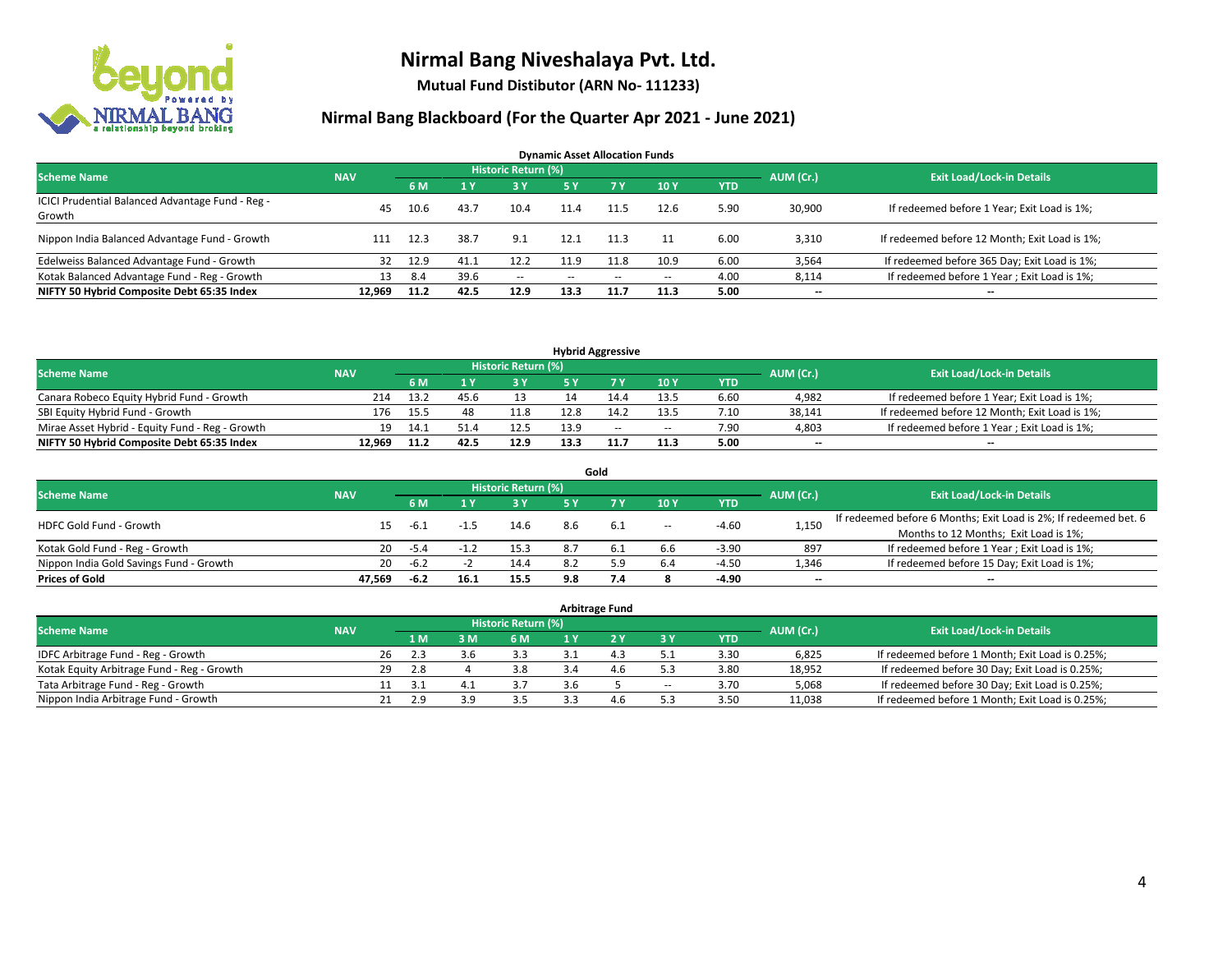

**Mutual Fund Distibutor (ARN No- 111233)**

| <b>Overnight Fund</b>                          |                          |     |     |                            |     |              |            |                          |           |                                  |  |  |  |  |
|------------------------------------------------|--------------------------|-----|-----|----------------------------|-----|--------------|------------|--------------------------|-----------|----------------------------------|--|--|--|--|
| <b>Scheme Name</b>                             | <b>NAV</b>               |     |     | <b>Historic Return (%)</b> |     |              | <b>YTM</b> | Avg                      | AUM (Cr.) | <b>Exit Load/Lock-in Details</b> |  |  |  |  |
|                                                |                          | 1W  | 2 W | 1 M                        | 3 M | $\sqrt{1}$ Y |            | <b>Maturity</b>          |           |                                  |  |  |  |  |
| IDFC Overnight Fund - Reg - Growth             | 1,099                    | 3.1 |     |                            |     | 2.9          | 3.25       | 0.01                     | 1,377     | Nil                              |  |  |  |  |
| Tata Overnight Fund - Reg - Growth             | 1,088                    | 3.1 |     | 3.1                        |     |              | 3.29522    | 0.01                     | 2,031     | Nil                              |  |  |  |  |
| SBI Overnight Fund - Growth                    | 3,333                    | 3.1 |     | 3.1                        |     |              | 3.3        | 0.00                     | 16,581    | Nil                              |  |  |  |  |
| ICICI Prudential Overnight Fund - Reg - Growth | 111                      | 3.2 |     | 3.1                        |     | 2.9          | 3.28017    | 0.01                     | 13,195    | Nil                              |  |  |  |  |
| Nippon India Overnight Fund - Reg - Growth     | 111                      | -21 |     |                            |     |              | 3.26       | 0.01                     | 6,370     | Nil                              |  |  |  |  |
| <b>CRISIL Liquid Fund Index</b>                | $\overline{\phantom{a}}$ | 3.5 | 3.4 | 3.5                        | 3.b | 3.8          | --         | $\overline{\phantom{a}}$ | --        | $-$                              |  |  |  |  |

| <b>Liquid Funds</b>                              |            |           |     |                     |     |     |                          |                 |           |                                  |  |  |  |  |
|--------------------------------------------------|------------|-----------|-----|---------------------|-----|-----|--------------------------|-----------------|-----------|----------------------------------|--|--|--|--|
| <b>Scheme Name</b>                               | <b>NAV</b> |           |     | Historic Return (%) |     |     | <b>YTM</b>               | Avg             | AUM (Cr.) | <b>Exit Load/Lock-in Details</b> |  |  |  |  |
|                                                  |            | <b>1W</b> | 2 W | 1 M                 | 3 M |     |                          | <b>Maturity</b> |           |                                  |  |  |  |  |
| Aditya Birla Sun Life Liquid Fund - Reg - Growth | 331        | 3.2       |     |                     |     |     | 3.45                     | 0.09            | 30,938    | *Ref Footnote                    |  |  |  |  |
| ICICI Prudential Liquid Fund - Reg - Growth      | 304        | 3.1       |     |                     |     |     | 3.39509                  | 0.10            | 40,714    | *Ref Footnote                    |  |  |  |  |
| Kotak Liquid Fund - Reg - Growth                 | 4,157      | 3.2       |     |                     |     |     | 3.4                      | 0.10            | 33,474    | *Ref Footnote                    |  |  |  |  |
| Nippon India Liquid Fund - Growth                | 5,01       | 3.1       |     |                     |     |     | 3.36                     | 0.12            | 22,828    | *Ref Footnote                    |  |  |  |  |
| Mahindra Manulife Liquid Fund - Reg - Growth     | 1,335      | 3.3       |     | 3.2                 |     |     | 3.42                     | 0.09            | 1,639     | *Ref Footnote                    |  |  |  |  |
| <b>CRISIL Liquid Fund Index</b>                  | $- -$      | 3.5       |     | 3.5                 | 3.6 | 3.8 | $\overline{\phantom{a}}$ | $- -$           | $- -$     | $-$                              |  |  |  |  |

| <b>Ultra Short Fund</b>                           |            |      |     |                            |     |        |                          |                 |           |                                  |  |  |  |
|---------------------------------------------------|------------|------|-----|----------------------------|-----|--------|--------------------------|-----------------|-----------|----------------------------------|--|--|--|
| <b>Scheme Name</b>                                | <b>NAV</b> |      |     | <b>Historic Return (%)</b> |     |        | <b>YTM</b>               | Avg             | AUM (Cr.) | <b>Exit Load/Lock-in Details</b> |  |  |  |
|                                                   |            | 1 M  | 3 M | 6 M                        | 1 Y | 3Y     |                          | <b>Maturity</b> |           |                                  |  |  |  |
| HDFC Ultra Short Term Fund - Reg - Growth         |            | 4.2  | 4.1 | 3.6                        |     | $\sim$ | 4.01055                  | 0.61            | 15,279    | Nil                              |  |  |  |
| ICICI Prudential Ultra Short Term Fund - Growth   | 22         | 4.2  | 4.5 | 4.1                        | 5.9 |        | 4.72798                  | 0.45            | 9,539     | Nil                              |  |  |  |
| UTI Ultra Short Term Fund - Growth                | 3.273      | -3.3 |     | 3.5                        |     |        | 3.97                     | 0.38            | 2,328     | Nil                              |  |  |  |
| Aditya Birla Sun Life Savings Fund - Reg - Growth | 425        | 4.7  | 4.7 | 3.9                        | 5.8 |        | 4.11                     | 0.54            | 18,188    | Nil                              |  |  |  |
| <b>NIFTY Ultra Short Duration Debt Index</b>      | 4.282      | 4.4  | 4.2 | 3.8                        | 4.4 | 6.7    | $\overline{\phantom{a}}$ | $- -$           | $- -$     | $-$                              |  |  |  |

| <b>Money Market Fund</b>                         |                          |     |     |                            |     |             |            |                 |           |                                               |  |  |  |  |
|--------------------------------------------------|--------------------------|-----|-----|----------------------------|-----|-------------|------------|-----------------|-----------|-----------------------------------------------|--|--|--|--|
| <b>Scheme Name</b>                               | <b>NAV</b>               |     |     | <b>Historic Return (%)</b> |     |             | <b>YTM</b> | Avg             | AUM (Cr.) | <b>Exit Load/Lock-in Details</b>              |  |  |  |  |
|                                                  |                          | 1 M | 3M  | 6 M                        | 1 Y | <b>73 Y</b> |            | <b>Maturity</b> |           |                                               |  |  |  |  |
| Aditya Birla Sun Life Money Manager Fund - Reg - | 286                      | 4.2 |     | 3.8                        |     |             | 3.83       | 0.43            |           | Nil                                           |  |  |  |  |
| Growth                                           |                          |     | 4.3 |                            |     |             |            |                 | 14,499    |                                               |  |  |  |  |
| SBI Savings Fund - Growth                        | 33                       | 3.7 | 3.7 | 3.4                        |     |             | 3.77       | 0.41            | 24,547    | If redeemed before 3 Days; Exit Load is 0.1%; |  |  |  |  |
| HDFC Money Market Fund - Growth                  | 4,441                    | 4.2 | 4.2 | 3.7                        | 4.8 |             | 3.85366    | 0.48            | 14,232    | Nil                                           |  |  |  |  |
| Tata Money Market Fund - Reg - Growth            | 3,660                    | 4.4 | 4.5 |                            |     | 4.4         | 3.96606    | 0.60            | 3,236     | Nil                                           |  |  |  |  |
| <b>CRISIL Liquid Fund Index</b>                  | $\overline{\phantom{a}}$ | 3.5 | 3.6 | 3.5                        | 3.8 | 5.9         | --         | $- -$           | $- -$     | $\overline{\phantom{a}}$                      |  |  |  |  |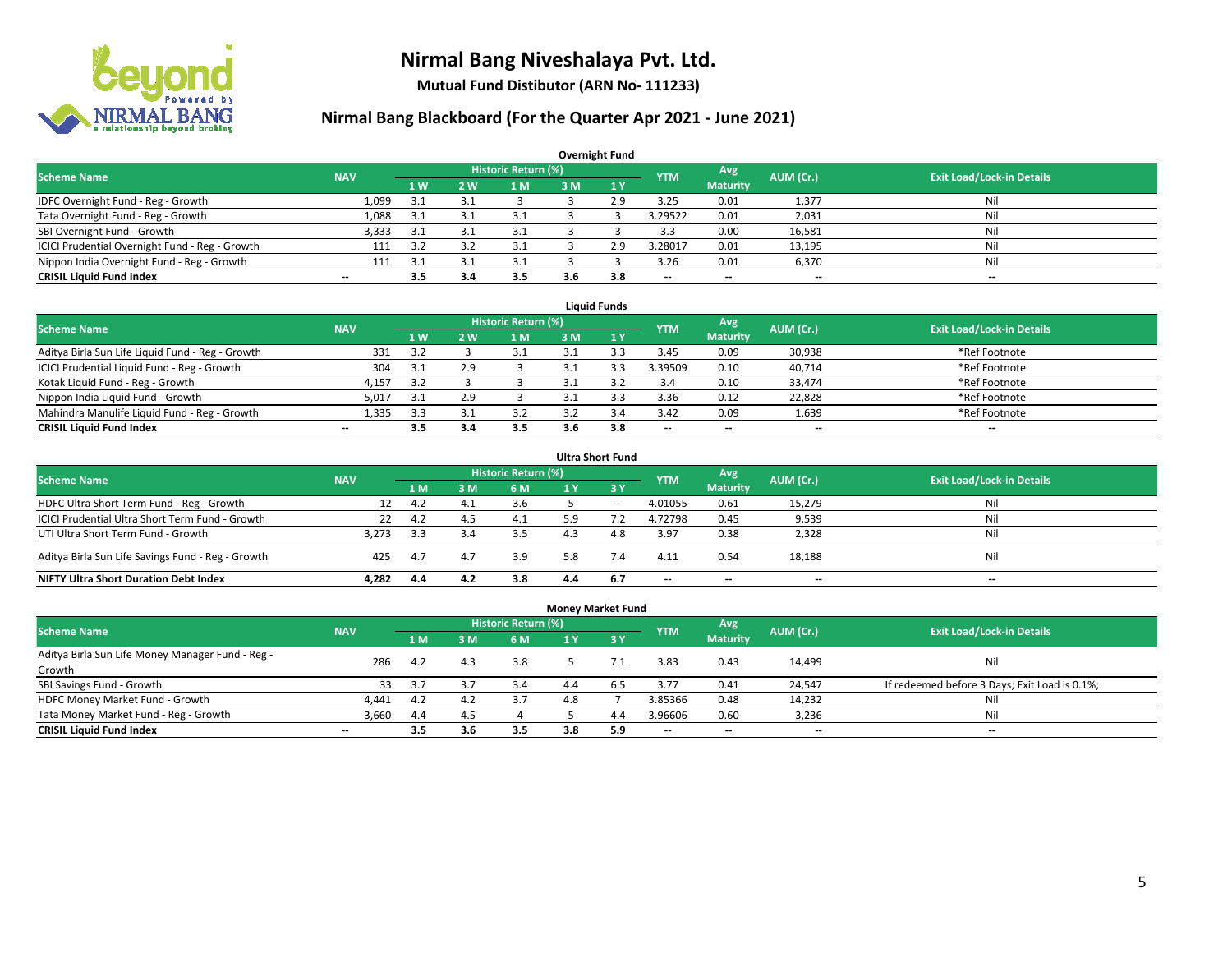

**Mutual Fund Distibutor (ARN No- 111233)**

| <b>Short Term Fund</b>                                                                                                               |  |    |      |     |     |     |     |      |                 |        |     |  |  |  |
|--------------------------------------------------------------------------------------------------------------------------------------|--|----|------|-----|-----|-----|-----|------|-----------------|--------|-----|--|--|--|
| <b>Historic Return (%)</b><br>Avg<br><b>Exit Load/Lock-in Details</b><br>AUM (Cr.)<br><b>Scheme Name</b><br><b>NAV</b><br><b>YTM</b> |  |    |      |     |     |     |     |      |                 |        |     |  |  |  |
|                                                                                                                                      |  |    | 1 M. | з м | 6 M | 1 Y |     |      | <b>Maturity</b> |        |     |  |  |  |
| HDFC Short Term Debt Fund - Growth                                                                                                   |  | 25 | -8.7 | 6.5 |     | 8.3 |     | 5.32 | 3.27            | 17.443 | Nil |  |  |  |
| Nippon India Short Term Fund - Growth                                                                                                |  | 41 | 10.0 |     | 4.8 |     |     | 5.37 | 2.53            | 8.375  | Nil |  |  |  |
| ICICI Prudential Short Term Fund - Growth                                                                                            |  | 46 | 8.8  |     | 4.4 |     | 8.8 | 5.41 | 3.76            | 22,193 | Nil |  |  |  |

| <b>Low Duration Fund</b>                     |            |      |  |                     |     |  |            |                 |           |                                  |  |  |  |  |
|----------------------------------------------|------------|------|--|---------------------|-----|--|------------|-----------------|-----------|----------------------------------|--|--|--|--|
| <b>Scheme Name</b>                           | <b>NAV</b> |      |  | Historic Return (%) |     |  | <b>YTM</b> | Avg             | AUM (Cr.) | <b>Exit Load/Lock-in Details</b> |  |  |  |  |
|                                              |            | 1 M  |  | 6 M                 |     |  |            | <b>Maturity</b> |           |                                  |  |  |  |  |
| <b>HDFC Low Duration Fund - Growth</b>       | 45         |      |  | 4.Z                 | 6.9 |  | 4.74959    | 2.67            | 23,013    | Nil                              |  |  |  |  |
| ICICI Prudential Savings Fund - Reg - Growth | 419        | -6.9 |  | 4.3                 |     |  | 4.76136    | 3.88            | 28,269    | Nil                              |  |  |  |  |
| Kotak Low Duration Fund - Std - Growth       | 2.645      | 52   |  |                     | b.4 |  | 4.59       | 1.55            | 11,861    | Nil                              |  |  |  |  |

| <b>Banking &amp; PSU Bond Funds</b>                 |            |    |      |     |                     |  |        |            |                 |           |                                  |  |  |  |
|-----------------------------------------------------|------------|----|------|-----|---------------------|--|--------|------------|-----------------|-----------|----------------------------------|--|--|--|
| <b>Scheme Name</b>                                  | <b>NAV</b> |    |      |     | Historic Return (%) |  |        | <b>YTM</b> | Avg             | AUM (Cr.) | <b>Exit Load/Lock-in Details</b> |  |  |  |
|                                                     |            |    | 1 M  | . M | 6 M                 |  |        |            | <b>Maturity</b> |           |                                  |  |  |  |
| HDFC Banking and PSU Debt Fund - Reg - Growth       |            | 18 | 8.5  |     | 3.8                 |  |        | 5.60       | 4.13            | 9,844     | Nil                              |  |  |  |
| Tata Banking & PSU Debt Fund - Reg - Growth         |            |    | 11.4 |     |                     |  | $\sim$ | 5.61       | 3.64            | 471       | Nil                              |  |  |  |
| Kotak Banking and PSU Debt Fund - Reg - Growth      |            |    | 8.3  |     |                     |  |        | 5.74       | 4.65            | 9,675     | Nil                              |  |  |  |
| Nippon India Banking & PSU Debt Fund - Reg - Growth |            | 16 | 8.   |     |                     |  | Q      | 5.02       | 3.26            | 6,918     | Nil                              |  |  |  |

| <b>Corporate Bond Funds</b>                         |            |    |      |      |                            |     |                          |            |                 |           |                                  |  |  |  |
|-----------------------------------------------------|------------|----|------|------|----------------------------|-----|--------------------------|------------|-----------------|-----------|----------------------------------|--|--|--|
| <b>Scheme Name</b>                                  |            |    |      |      | <b>Historic Return (%)</b> |     |                          | <b>YTM</b> | Avg             | AUM (Cr.) | <b>Exit Load/Lock-in Details</b> |  |  |  |
|                                                     | <b>NAV</b> |    | 1 M  | M    | 6 M                        | 1 Y | 73 Y                     |            | <b>Maturity</b> |           |                                  |  |  |  |
| ICICI Prudential Corporate Bond Fund - Reg - Growth |            | 23 | 7.4  |      | 4.1                        | 7.9 | 8.9                      | 4.80505    | 2.98            | 19,706    | Nil                              |  |  |  |
| IDFC Corporate Bond Fund - Reg - Growth             |            | 15 | 11.3 |      | 3.9                        | 8.3 | 8.7                      | 5.1        | 2.77            | 22,565    | Nil                              |  |  |  |
| HDFC Corporate Bond Fund - Growth                   |            | 25 | 10.4 |      | 4.1                        | 8.1 | 9.5                      | 5.41886    | 4.50            | 26,670    | Nil                              |  |  |  |
| UTI Corporate Bond Fund - Reg - Growth              |            |    | 8.6  | -6.4 | 3.3                        | 7.6 | $\overline{\phantom{a}}$ | 4.84       | 2.07            | 3,415     | Nil                              |  |  |  |

| <b>Credit Risk Fund</b>                    |            |    |                            |             |     |      |       |            |                 |           |                                                                       |
|--------------------------------------------|------------|----|----------------------------|-------------|-----|------|-------|------------|-----------------|-----------|-----------------------------------------------------------------------|
| <b>Scheme Name</b>                         | <b>NAV</b> |    | <b>Historic Return (%)</b> |             |     |      |       |            | Avg             | AUM (Cr.) | <b>Exit Load/Lock-in Details</b>                                      |
|                                            |            |    | 1 M                        | : M         | 6 M | 1 Y  | $-3V$ | <b>YTM</b> | <b>Maturity</b> |           |                                                                       |
| ICICI Prudential Credit Risk Fund - Growth |            | 24 | 11.6                       | $\sqrt{.4}$ | 6.4 | 9.9  |       | 7.3702     | 2.52            | 7,228     | If redeemed before 1 Year; Exit Load is 1%;                           |
| HDFC Credit Risk Debt Fund - Reg - Growth  |            | 19 | 13.7                       |             |     | 12.4 |       | 7.5693     | 3.11            | 7,368     | If redeemed before 12 Month; Exit Load is 1%; If redeemed bet. 12     |
|                                            |            |    |                            |             |     |      |       |            |                 |           | Month to 18 Month; Exit Load is 0.5%;                                 |
|                                            |            |    |                            |             |     |      |       |            |                 |           | If redeemed before 12 Month; Exit Load is 3%; If redeemed bet. 12     |
| SBI Credit Risk Fund - Growth              |            |    | 9.3                        | 6.8         | 4.9 | 9.4  | 7.6   | 6.78       | 2.27            |           | 3,497 Month to 24 Month; Exit Load is 1.5%; If redeemed bet. 24 Month |
|                                            |            |    |                            |             |     |      |       |            |                 |           | to 36 Month; Exit Load is 0.75%;                                      |